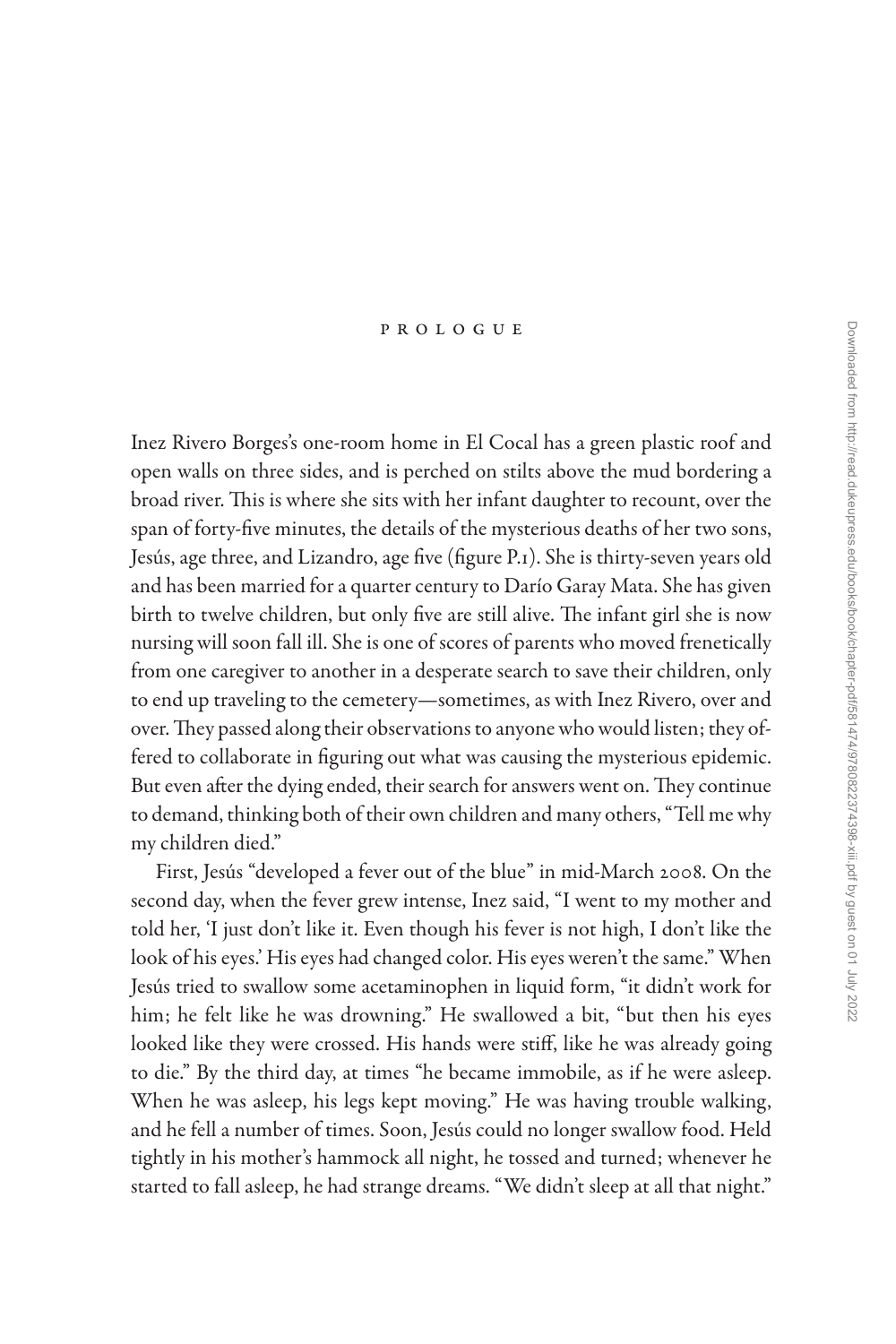<span id="page-1-0"></span>Figure P.1. Inez Rivero with her baby daughter, 2008. Photograph by Charles L. Briggs.



Strangely, "he would lose consciousness—but then seem just fine." Jesús also had frequent seizures.

Inez went to seek help from a healer who lived nearby. "I jumped out of the boat and went right up to him and stood before him: 'I came to you because my son is very, very sick and he couldn't sleep.'" He treated the boy and requested a return visit that evening. Back home, Jesús played actively with the family's dog and seemed fine, but later his legs were painful, and he seemed to be growing cold. His head hurt incredibly: "He wouldn't let anyone touch his head; he kept moving it from side to side, from side to side. He was dying. He was dying." Returning just as cooking fires marked the thatched-roofed homes in the waning light, the healer placed Jesús in a hammock and began to massage him, "but he died in the healer's arms." All that night and until noon the following day, Inez composed and sang *ona ribu*, laments for Jesús, while his father and other men fashioned a small coffin and built a small house-tomb for the child.

Two weeks after his death, five-year-old Lizandro "came down with a fever just like Jesús." At first, he continued to run about like a normal child, but "he had trouble sleeping; he would play by himself in the middle of the night." In the morning, he lingered in his hammock. On a visit to his grandmother, Lizandro ate taro and seemed fine, but, returning home, he got a bad case of hiccups and slumped into his hammock. Turning to the medicine that doctors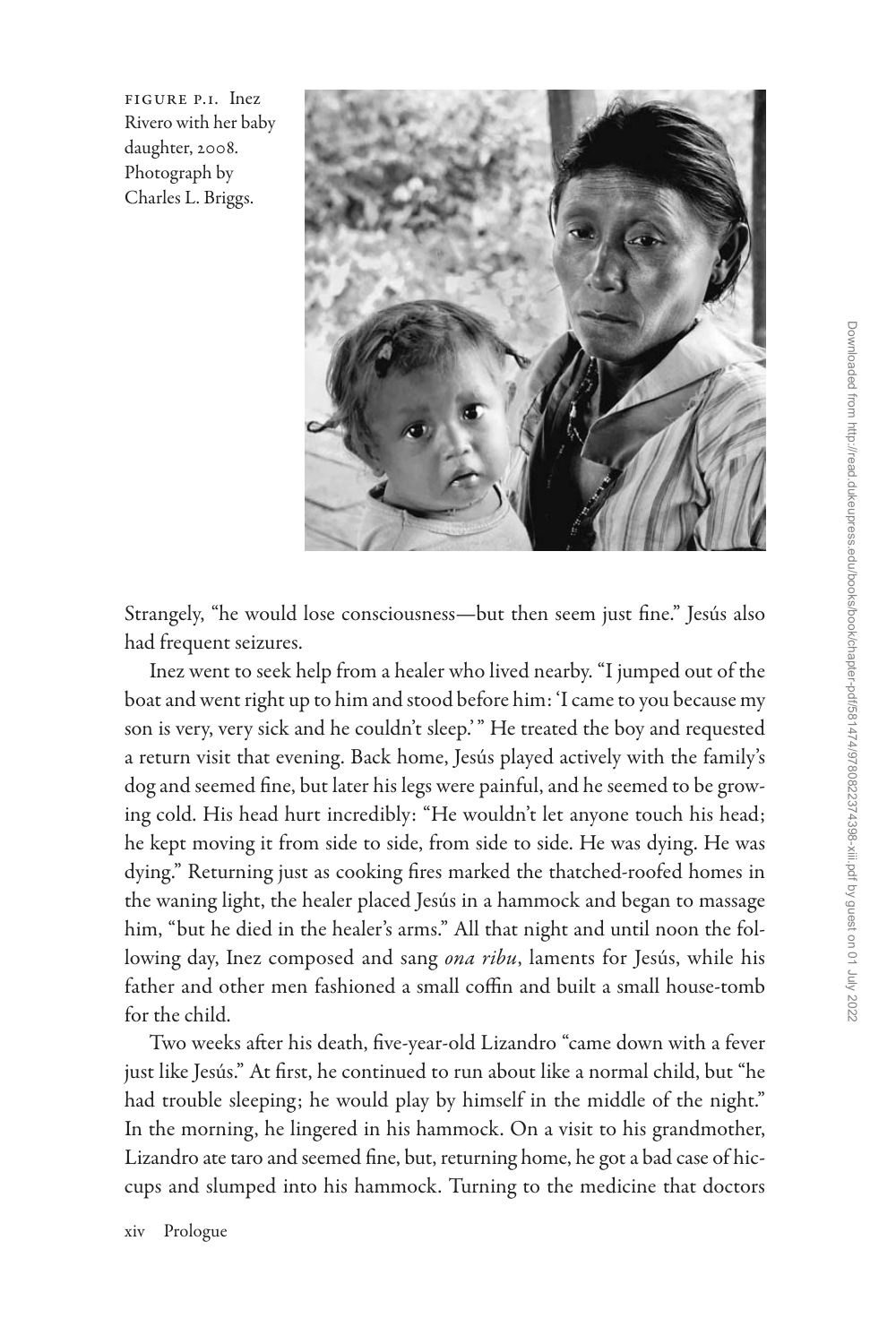and nurses could provide, Inez told the local nurse, "I came to ask for your help because my son is ending up just like his brother. He has a fever—give him an injection to bring down the fever." Lizandro got his injection and a hug from the nurse, which he returned. At home, Inez administered additional medication precisely as indicated, but it only seemed to make the child worse, and he began to have powerful seizures, falling down several times. The headache was so intense that he kept repeating, "'My head, my head.' He was getting worse; it was just the way his little brother died."

Darío, Inez, and two of her sisters set out in a hired boat with Lizandro on an odyssey to find healers. Ready to go anywhere and stay as long as necessary, Inez said, "We took our hammocks with us." When the first healer failed, they traveled to a more distant settlement to consult another. When he failed, they went to a larger settlement closer to home, Arawabisi, where several healers joined forces on Lizandro's behalf. In España, farther down the Winikina River, they visited a healer who took out his sacred rattle and began to shake it, attempting to call *hebu* spirits/pathogens that might be lodged in Lizandro's body. But as soon as the spirit stones moved within the rattle, creating powerful sounds and visible sparks, Lizandro cried out, "'That's terrible, no! That's scary, that's scary, Papa.' . . . The boy said that he was frightened, and so [the healer] stopped singing and using the rattle. Since Lizandro was older, he could express himself."

When the family returned to El Cocal, "He was near death—just like his brother." Desperate but not giving up, they called a healer from across the river. After touching Lizandro's body, feeling for the shape, hardness, and size of a pathogen and intoning a few words addressed to those areas of the spirit/medical world he commanded, he said, "No, that's not the kind that I know; another kind of illness has seized him." Healers had heard that a disease was afoot that neither they nor the nurses could stop. In all, Inez and Darío visited twelve healers, some more than once; the treatment sessions sometimes lasted most of the night. Still traumatized by Jesús's death, they did not sleep for days and were exhausted from restraining Lizandro during his many seizures. "Since he was big, he was strong."

But Lizandro's death, when it came, "took place very fast. . . . Toward the end, the saliva came; at that point his saliva just gushed." Inez, her sisters, and Lizandro's siblings combined their efforts, but they "could not wipe away the saliva before more came." Demonstrating, Inez's right hand moves rapidly some twenty times from her mouth outward. Lizandro was *amoni diana*, close to dying. His fever was high; he overreacted to sounds; and he couldn't perform simple bodily functions, such as swallowing or urinating. He lay in his hammock thrashing from side to side, thrusting his head and body backward